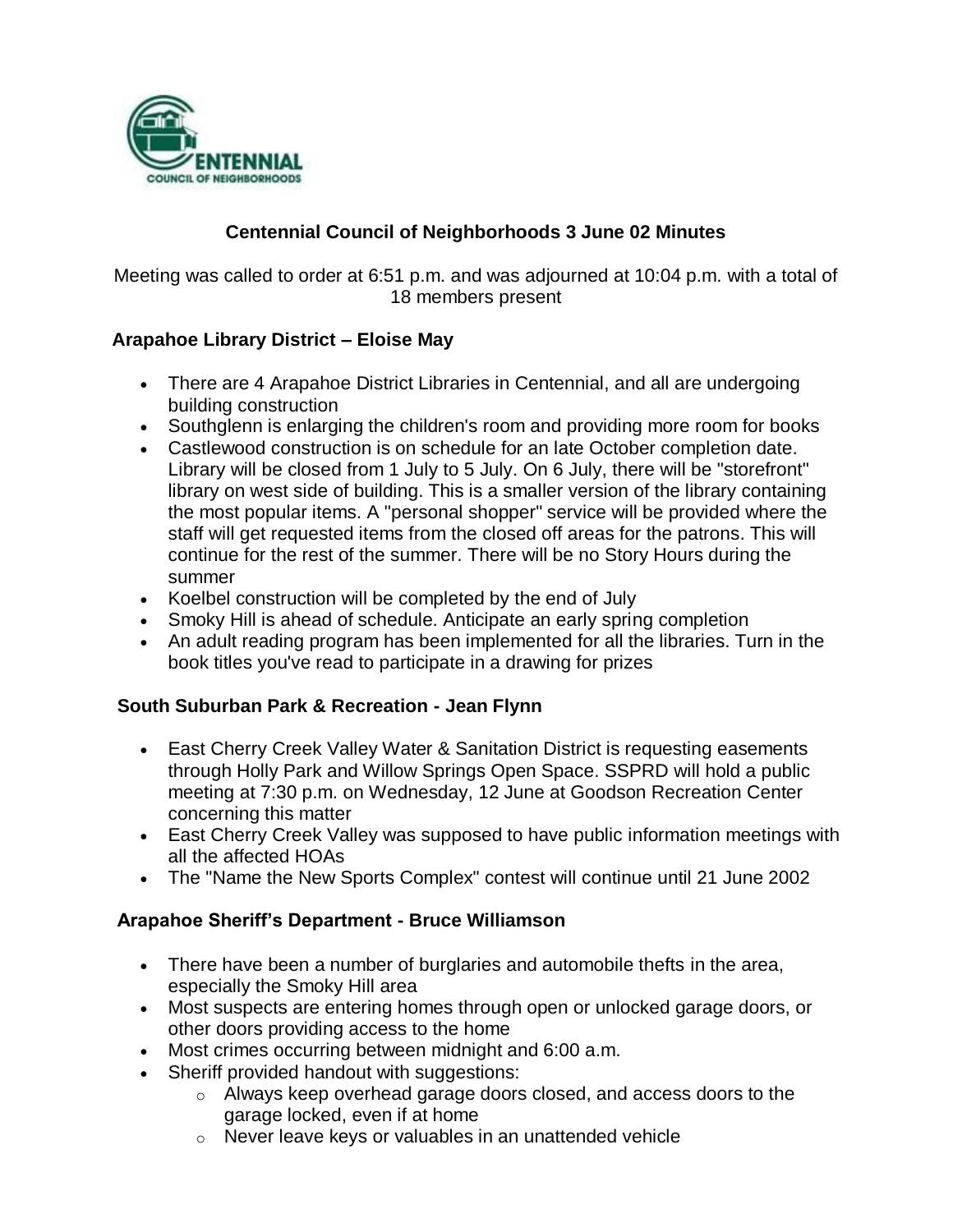- o Keep passage doors from garage to residence locked
- o Keep exterior lights on during nighttime hours
- o Immediately report any suspicious persons or vehicles at 303-795-4711
- $\circ$  Contact Sheriff's Office at 720-874-3429 to establish Neighborhood Watch Program
- Several arrests have been made. Teenagers are using stolen cars to transport and deliver illegal drugs

### **Fire Districts - Jerry Rhodes**

- EMS Week activities went well. Many people said "Thank You" to the men and women that respond to their medical emergencies every day. Council members Fletcher and Wotring greeted guests at the Cunningham FD open house. Approximately five hundred visitors on May 25Fire Prevention Week is October 6-12. Call your Fire District to arrange joint ventures with HOAs for activities for that week
- The new Lookout swimming pool opened Saturday. Location is Riviera and Piccadilly next to Cunningham Station #3
- Open space and drainages are the current fire problem in the area. Citizens should cut grass/ground cover within twenty feet of their fence (if next to South Suburban Parks & Recreation District property, call them and they will trim the grass on their property). Please be careful not to trespass on private property however. HOAs should review covenants that do not allow fire resistive shingles
- Cherry Creek State Park is ripe for a large fire. It will take work this year to have fire free days
- Parker and South Metro FD wildland teams have been deployed many times this year. Cunningham and Littleton have sent resources to the fires earlier this year. This is not affecting your normal responses at this point
- Suggestion to use the electronic sign boards, news letters, e-mails, web sites, etc. starting in mid June to inform citizens of the fire danger and fireworks. "Do not drive to Wyoming to purchase fireworks that are illegal in Colorado". This would be a good media campaign

## **City of Centennial – Mayor - Randy Pye**

- Received nuisance and vehicle parking ordinances from the working committee. Some HOAs want them implemented quickly, but others want to delay because of the costs associated with implementing the ordinances in light of the current financial conditions. Waiting for the committee's report on the noise ordinance
- Sale of fireworks is banned in Centennial, but use of legal fireworks is still allowed only this year. The City is encouraging everyone not to use any type of fireworks because of the fire danger
- There will be a "Water Summit" this Saturday, 8 June, from 8:30 to 11:30 a.m. at the City office Council Chambers. Nine water districts will participate, including Denver Water Board and Aurora Water. Purpose of meeting is to gather information about water restrictions and supplies to pass on to the citizens
- City revenue problems are not as bad as advertised in the media. A payment was deferred, but no payments have defaulted. Because of the general downturn in the economy, the City is looking at budget and services reductions. A more accurate accounting of the financial situation will be available later in the summer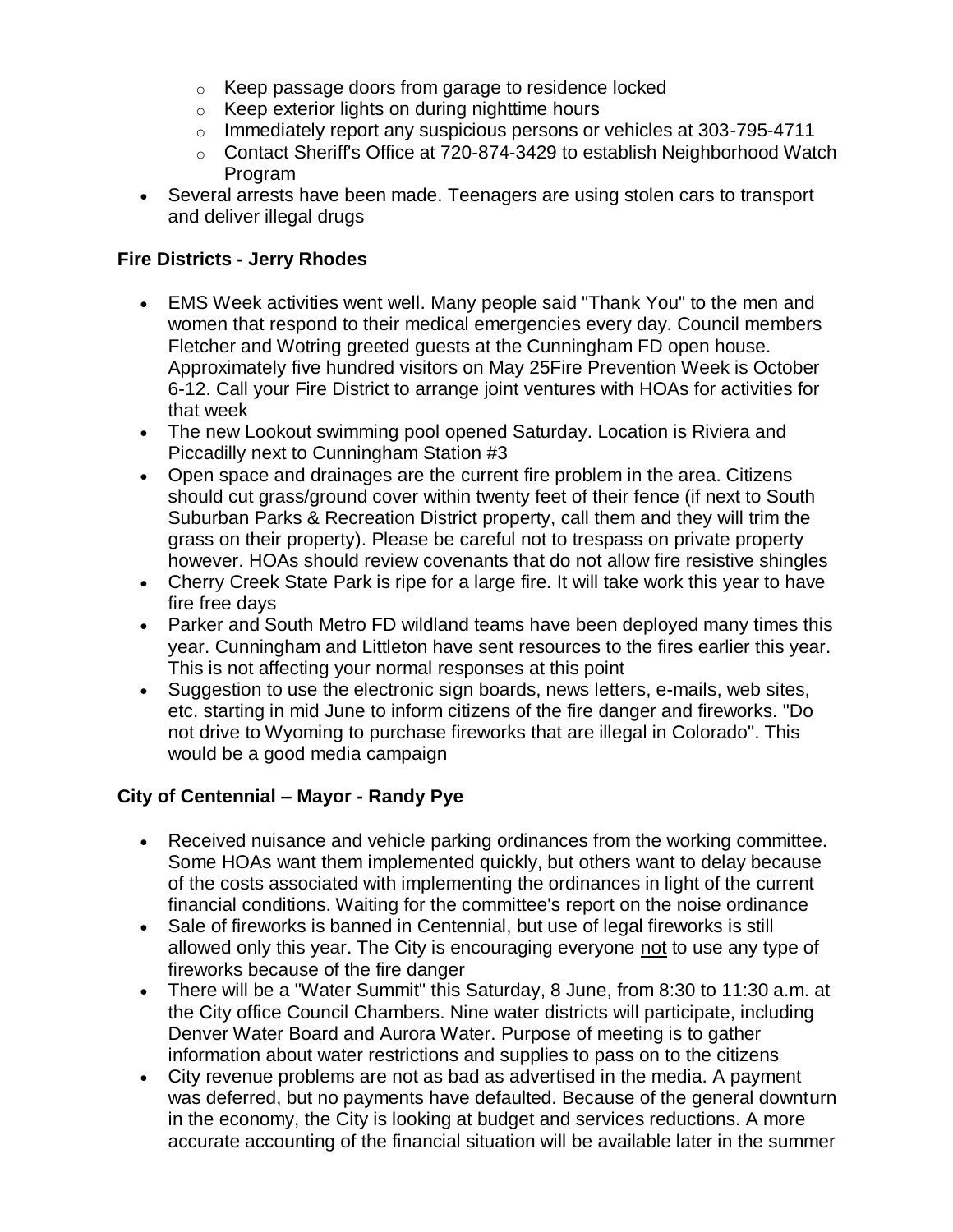- DRCOG approved funding for the following projects for the 2004 to 2008 time period
	- o Dry Creek pedestrian bridge over I-25
	- o Arapahoe Road reconstruction from Holly to Colorado
	- o C-470 from I-25 to I-70 Environment Impact Statement
	- o County Line/University intersection
	- o County Line Rd widening from Colorado to University
	- o Parker/Arapahoe Interchange ROW
	- o I-25 from Broadway to Lincoln Light Rail stations
	- o Arapahoe/University intersection

## **Parker Adventist Hospital Presentation - Brian Moore**

- Located at Southeast corner of Parker Road and E-470 on 40 acres, but initial development will only be 20 acres
- Phase One will provide 101 beds with a Spring 2004 opening
- Hospital and Doctor's Medical Offices are contiguous
- Hospital is "state-of-the-art" design with many functional design suggestions from medical staff, especially nursing. Design is not a "typical" hospital design. Lobby will feature a 3 story stone fireplace
- Patient rooms are designed on a "universal room" concept. Rather than moving a patient from room to room, the necessary medical equipment will be moved to the patient. Each room can function as intensive care, regular medical care, or specialized care. Rooms are oversized, with an area for family visiting, and a separate area for medical staff work
- Full service 21 bed, 24/7 emergency room department
- Full imaging capabilities (CT, MRI, X-ray, ultrasound, interventional radiology)
- Cardiopulmonary services, including nuclear medicine and "cath" lab
- OB floor utilizes the LDRP model (labor, delivery, recovery, post-partum). Patient stays in one room for entire hospital stay

# **Storm Water Management Presentation - Steven Gardner**

- Area has experienced many storm water problems during the past few years
- Problems are getting worse, and County & City do not have resources to fix them
	- o Aging infrastructure
	- o Broken and/or blocked drainage pipes
	- $\circ$  County does not know the full extent of pipe conditions
	- $\circ$  Some manhole covers providing access to the pipes are buried; others are too far apart or non-existent
	- $\circ$  Upstream development is causing more and more problems for the areas downstream of the water flow
	- $\circ$  Some sections of underground piping do not have access manholes
	- $\circ$  County did not have standards/requirements at the time some of the drainage pipes were laid
- Many drainage problems are bigger than homeowners or HOAs can handle
- Last year's heavy rains flooded Arapahoe Road, numerous basements and yards
- Older (20 to 30 years) sub-division developments allowed building in the flood plain (before standards existed)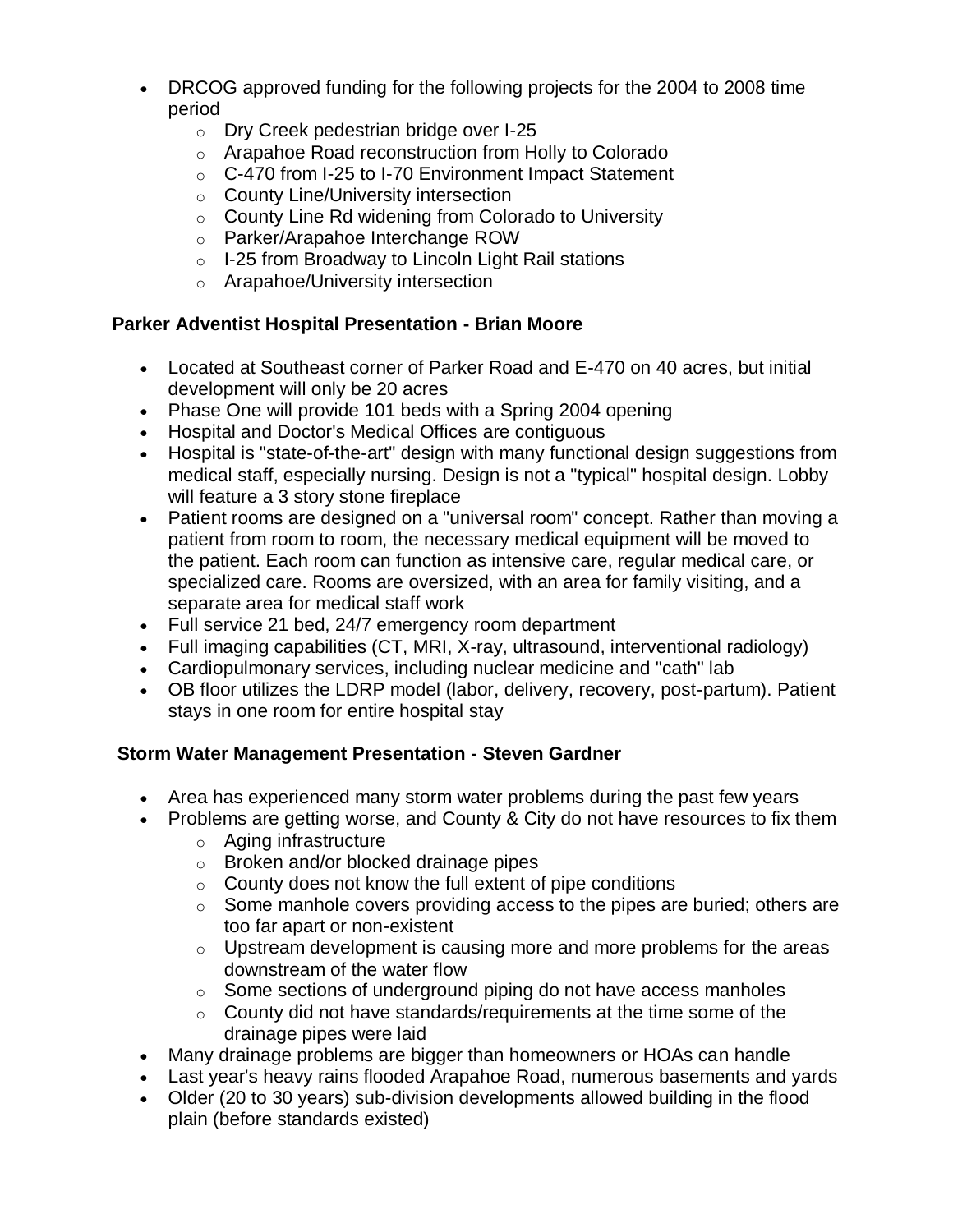- EPA has issued new water quality requirements for a National Pollutant Discharge Elimination System for storm water. Estimated annual cost is \$300,000 to \$600,000
- Storm water protection in the County and the City is not adequate
- Available funding is not sufficient to complete the required work
- County has a small inspection and maintenance program established
- A pilot study was conducted in 1999 to estimate what was needed to fix the problems
	- $\circ$  Capital backlog of large drainage way improvements, ballpark figure of \$23,000,000
	- $\circ$  Future need for capital improvements, ballpark figure of \$25,000,000
	- o Many remedial drainage improvements, ballpark figure of \$25,000,000
- An inventory of the entire system is needed before accurate dollar amounts can be determined
- Average current spending for drainage improvements is about \$3,000,000
- Goals are to craft a basic program to:
	- o Protect people from flooding
	- o Restore and maintain drainage infrastructure
	- o Protect water quality
	- $\circ$  Find most equitable way to pay for the improvements
- Have created a Storm Water Advisory Committee to look at the problems and goals. Meets on monthly basis
- Proposed methods of paying for the work
	- o Increased property taxes
	- o Special taxing district
	- o Sales and/or use tax
	- o Service fee (Storm Water Utility)
	- o Increased developer fees
	- o Local improvement districts
- Recommended method is Storm Water Utility and increased developer fees
	- $\circ$  Organizational and legal entity
	- o Does not require vote by the citizens to implement
	- $\circ$  Fees are a stable, adequate, flexible, and equitable source of income o TABOR amendment does not really affect the fees
- Fees are equitable because they are based on the amount of impervious area coverage
- Storm Water Utility fees are not a tax, and can not be used as a tax deduction
- For more information, please contact Mr. Steven Gardner, Program Manager, Engineering Division in Arapahoe County, by phone at 720-874-6500, or e-mail at [sgardner@co.arapahoe.co.us](mailto:sgardner@co.arapahoe.co.us)

## **Officer Reports - President - Cathy Noon**

- The Nuisance and Vehicle ordinance reports were delivered to the City Council by May 15th
- Noise ordinance is still being discussed, but should be done soon
- Because many members will be on vacation during the 4th of July holiday, the members voted to cancel the regular July CENCON meeting
- Is CENCON interested in sponsoring a "candidate forum" for County Commissioners. CENCON would just moderate the discussion. It was decided to